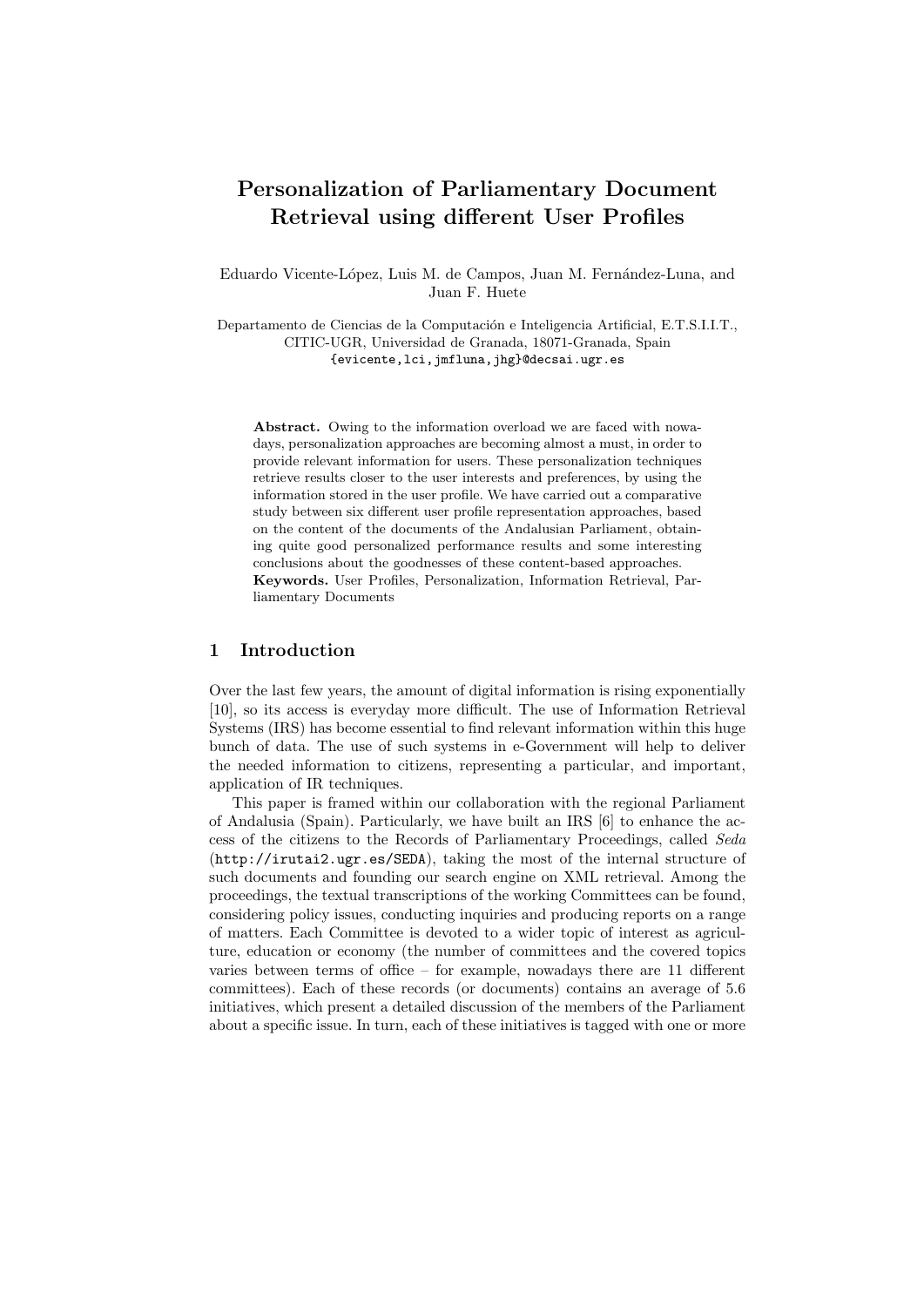subjects extracted from the EUROVOC thesaurus<sup>1</sup>, being manually assigned by parliamentary documentalists as the best representation of its content.

The citizens can search for a piece of information by submitting a query to the system. Although in the last years our system has been providing quite good results, it offers the same output for a given query, independently of the user, since it only considers the query keywords as the representation of the user information needs. This issue is well-known as the 'one size fits all' paradigm.

If we join the continuous increase of data, with the users tendency to formulate short and ambiguous queries [19], a new approach is required, in which the user context, and not only the query, is considered as an important part within the retrieval process. Personalization [2, 3, 22] is this possible solution, and hot arising research area, whose main objective is to retrieve results closer to the users, in order to better satisfy their specific information needs.

Any personalization process has three main different stages: 1) to acquire and represent the user interests and preferences in the user profile, 2) to exploit the best as possible the user profile information within the retrieval process, and 3) to evaluate the whole personalization process. We may consider some additional issues, such as privacy in the personal data collection and management process [13], or different ways to present the personalized results [1], with the intention of presenting this information to the user in the most easy and intuitive way.

It seems quite obvious that the personalization process expected performance depends on the quality of the user profile information. For this reason, in this article we have focused on the analysis of different ways to build user profiles. Concretely, we shall focus on content-based user profiles which are frequently used in contextual evaluation environments, such as [18]. Additionally, this kind of profiles could be ideal for the introduction of personalization in privacy constrained environments. We have concretely faced this problem with the Andalusian Parliament, where the members of the Parliament do not allow any personal data recollection of themselves nor the citizens. In this way, the parliamentary IRS could integrate personalization techniques to improve its retrieval performance and user satisfaction, only giving the user the possibility to choose with which of the simulated profiles he/she is more alike.

To build these user profiles, we have to analyse the content of the Records. We take the advantage of a pre-classified collection, i.e. each document belongs to one committee representing a different area of interest or category, in which the future users could be interested in. As a first approach, we develop a user profile based on the EUROVOC thesaurus subjects, manually assigned by the Andalusian Parliament documentalists to each initiative discussed in a committee session. Secondly, we build a user profile only based on terms (independently of where they appear in the document), and thirdly we have configured a hybrid user profile composed of both terms and subjects. Finally, we evaluate the use of each alternative in order to find the most appropriate in terms of retrieval performance.

<sup>1</sup> http://eurovoc.europa.eu/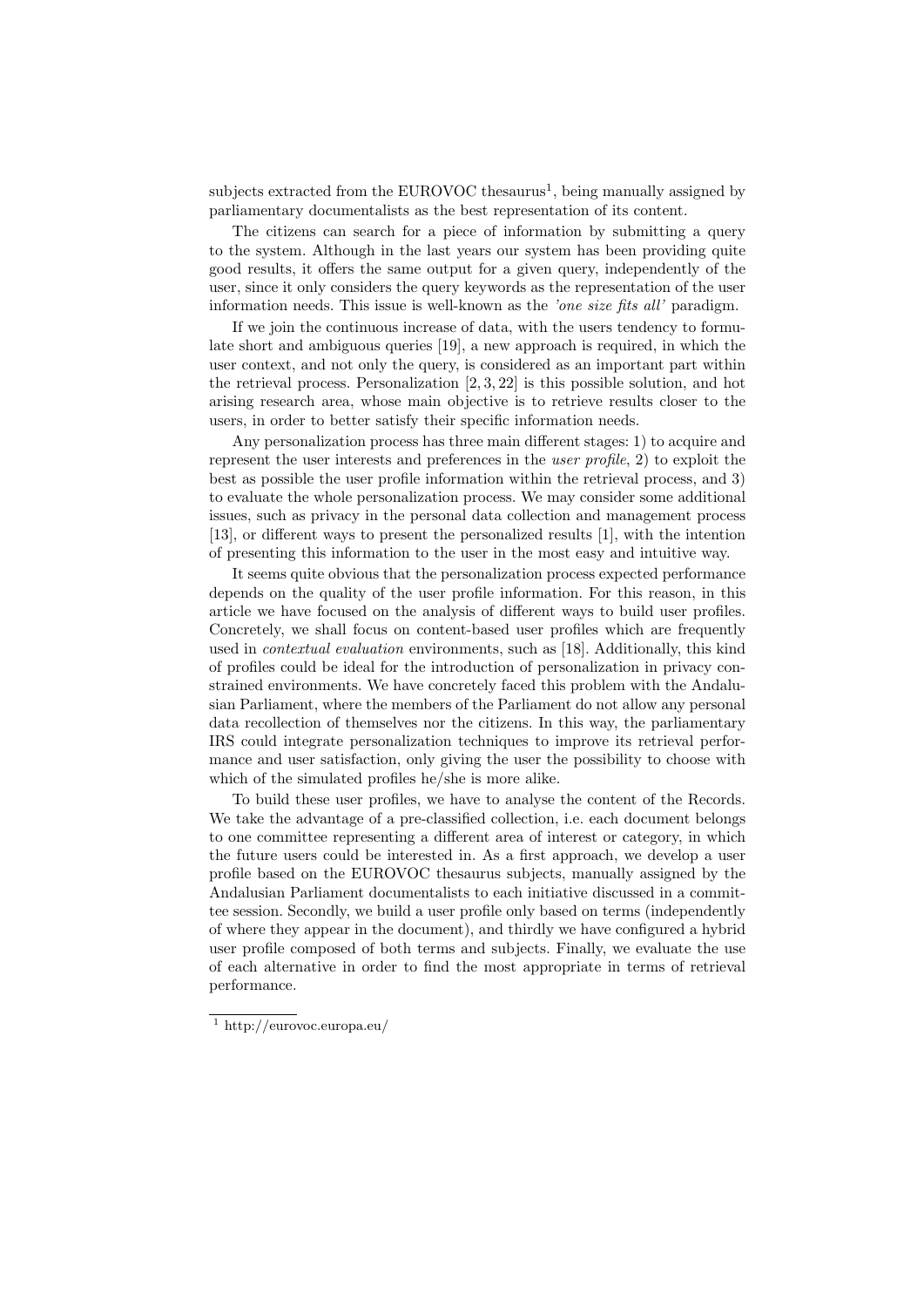While these content-based simulated user profiles could be considered as lacking 'reality', since they do not represent real users, they are a valid approach  $[9, 18]$  for possible users interested in some areas of interest<sup>2</sup>. If we join the recent rise of personalized systems, together with the fact that their evaluation through user studies is rather complicated (due to the large required resources, such as, access to real users, time, money or even the needed infrastructure for their implementation), we consider particularly important to test and improve the quality of content-based user profiles.

The rest of the article is organized as follows: Section 2 presents a review of the state-of-the-art in user profiles. Section 3 shows how the profiles are built, based on subjects, terms and a combination of both of them at the same time. How these profiles are used in conjunction with the user query, the experimental design and the evaluation is described in Section 4. Finally, the last section of the paper shows the conclusions and proposals for further research.

### 2 User Profiles Literature

The quality of personalized results will highly depend on the user profile quality and how it is exploited in the retrieval process. Hence, the user profile building process is one of the most important steps to obtain good personalized results, but at the same time very difficult, since user interests and preferences are difficult to be captured and they also change over time [14, 17].

The three most important steps in the user modeling-user profile building process, according to [11] are the following : 1) acquisition of user information, 2) user profile representation, and 3) user profile update. We will focus on the second step, since this article main goal is to make a comparative study between different user profile representations performance.

The three main user profile representation approaches are: a set of weighted keywords, semantic networks, and a set of weighted concepts:

a) Weighted keywords: it is the most common user profile representation. They may be automatically learned from user visited documents or directly given by the user. The keyword weights show the importance of each keyword within the profile. Examples of this approach are [20], where they build three different user profiles based on relevance feedback and implicit information, user browsing history, and a modified collaborative filtering. Other examples are [16], where they learn the user profiles from the user visited web pages, based on the well-know  $tf^*idf$  approach, and  $[8]$ , where they build user profiles formed by a vector of keywords for each user area of interest.

b) Semantic networks: in order to handle the keyword user profile polysemy problem, a weighted semantic network is included, in which each node represents

<sup>&</sup>lt;sup>2</sup> In this situation the user might also opt for the inclusion of several terms in the query describing the committee content, terms that could be difficult to select for a citizen, appearing also a query drift problem. Or, otherwise, opting for filtering out the documents which do not belong to the committee, but in this case there might be relevant results which are not shown to the user (around 25% in our studies).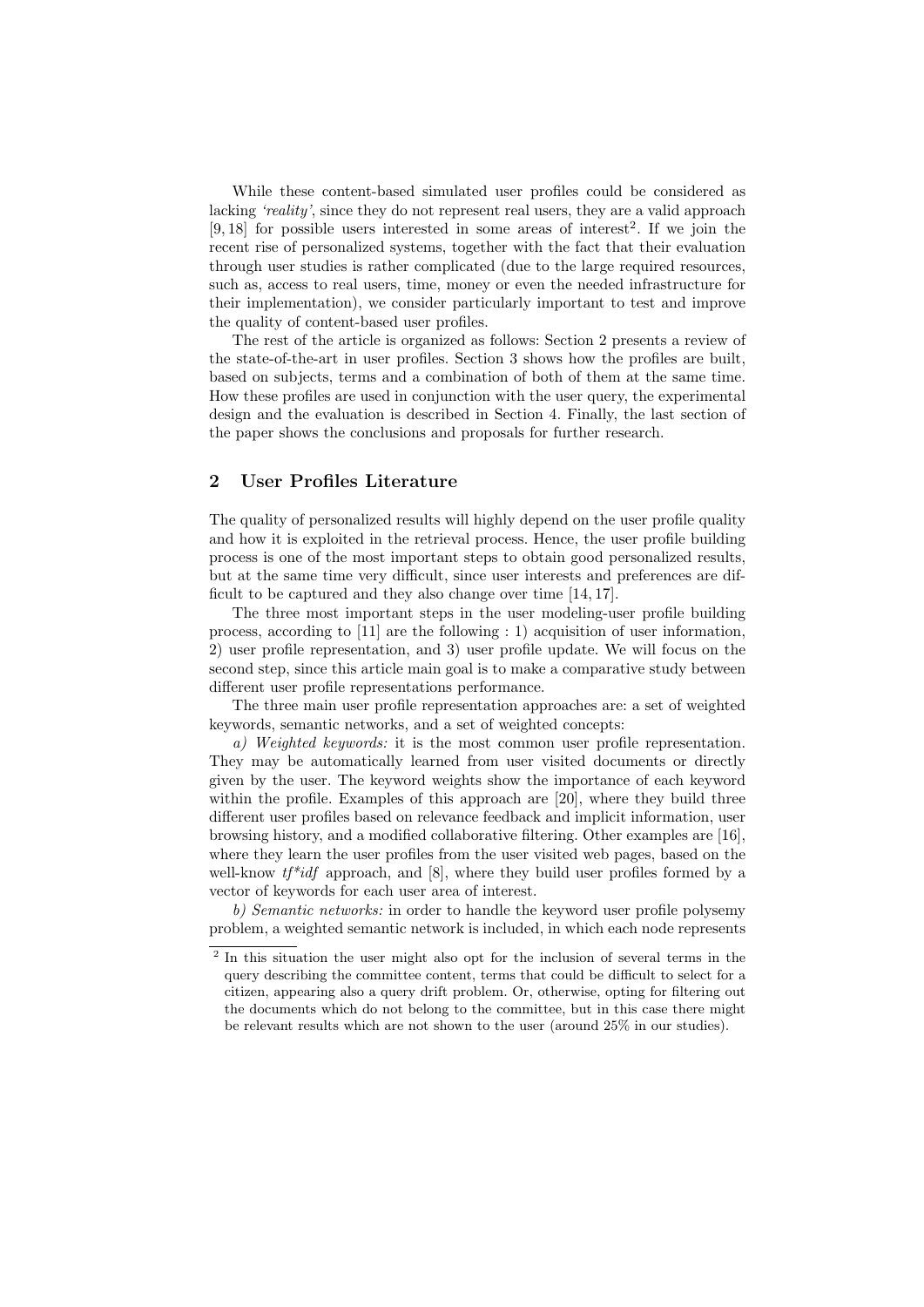Table 1. Examples of the three proposed user profiles, for the 'agriculture and livestock' area of interest (unstemmed and translated into English).

| <b>sProf</b> $s = \{ 0.216*$ "agriculture aid" $0.127*$ "agricultural policy" $0.098*$ "agricultural production"<br>$0.098*$ "oily" $0.095*$ "food industry" $0.091*$ "fishing" $0.083*$ "oil" $0.075*$ "huelva province"  } |  |  |  |  |  |  |  |
|------------------------------------------------------------------------------------------------------------------------------------------------------------------------------------------------------------------------------|--|--|--|--|--|--|--|
|                                                                                                                                                                                                                              |  |  |  |  |  |  |  |
| tProf $t = \{ 0.007*$ agriculture 0.007*sector 0.004*fishing 0.004*agrarian 0.004*production                                                                                                                                 |  |  |  |  |  |  |  |
| $[0.003*$ aid 0.003*farmer 0.002*product 0.002*rural 0.001*oil  }                                                                                                                                                            |  |  |  |  |  |  |  |
| $ s_1 = 0.216*$ "agriculture aid" $t_{s1} = \{0.007*$ aid 0.006*sector 0.006*agriculture 0.005*farmer }                                                                                                                      |  |  |  |  |  |  |  |
| stProf $ s_2=0.127^*$ "agricultural policy" $t_{s2}=\{0.009*$ agriculture 0.007* agrarian 0.006* production }                                                                                                                |  |  |  |  |  |  |  |
|                                                                                                                                                                                                                              |  |  |  |  |  |  |  |
|                                                                                                                                                                                                                              |  |  |  |  |  |  |  |

a concept. For example, in [15] a filtering interface is created to personalize the results from the Altavista search engine. Another semantic network example is [18], where a personalized search system with ontology based user profiles is presented. These user profiles are built assigning scores to user interests, implicitly derived from concepts of the ODP ontology. Since the user interests are dynamic, a propagation algorithm is used to keep these interests updated.

 $c)$  Weighted concepts: they are similar to the semantic networks, since they also have conceptual nodes and relations between them, but in this case, the nodes are represented by abstract topics of interest for the user instead of terms. But, at the same time, they are also similar to the weighted keyword user profiles, since they are usually represented as vectors of weighted concepts. Nonetheless, in the last few years is common to use a hierarchical representation of concepts, usually derived from a taxonomy, thesaurus, or a reference ontology, instead of using concepts with no structure, allowing a much richer representation. An example of this approach is [21], where using concepts from the ODP ontology first three levels, they build user profiles based on the user browsing history. Another example is [4], where they show three different ways to use ODP: first, as a semantic support to find relations between concepts; second, identifying some ODP structure parts relevant to the user; and third, the user directly choose the ODP concepts he/she is interested in. After that, they study how to exploit these three user profiles, with personalization techniques based on query modification and re-ranking.

# 3 User Profiles Building Process

Due to the frequent important restriction concerning collecting user personal information, and additionally to the difficulty to have accurate and updated user profiles, we have decided to build simulated user profiles based on content. Particularly we focus on the information available in the transcriptions of the working Committees, where much of the work of the Parliament takes place. Thus, assuming that those topics in a given committee might represent the interests (preferences) of the citizens, we analyse its content to learn the profile. In this paper we will explore three different types of user profiles, see Table 1 for an example: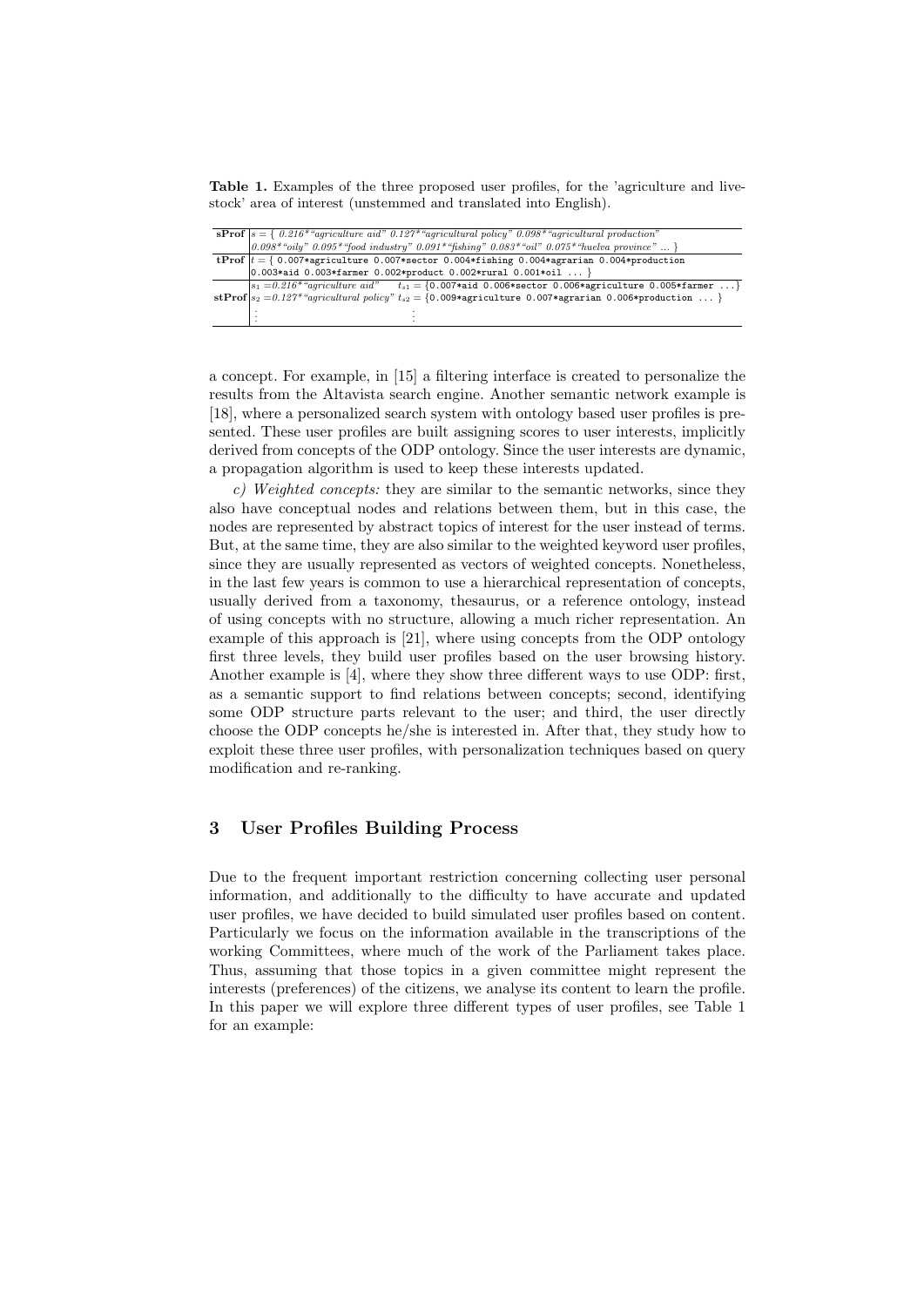- $-$  sProf: This first approach, based on the initiative subjects, can be considered as a weighted concept profile, since these subjects represent abstract topics of interest for the user but not terms. They are represented as vectors of weighted concepts, without any structure. Concepts profiles main assets are their robustness to vocabulary variations and a less requirement of user feedback. These characteristics and the fact that the subjects are manually selected by experts in the document collection, as the best content representation for the parliamentary initiatives, were the reasons which made us to start with this approach to learn the user profiles.
- $t$ Prof: The second profile approach, based on the collection terms, can be considered as a weighted keyword profile, since the terms themselves are the items which represent the user interests. These profiles are the easiest to build, but they need to have many terms to accurately define a user interest. These profiles are also less understandable for users than those based on concepts, since their interests are much easily mapped with concepts than with isolated terms. But at the same time, the terms let a more fine-grained representation of the collection content.
- $stProf$ : The third profile approach, based on subjects and terms, is an hybrid approach among the weighted concept and weighted keyword profiles, keeping concept abstraction but enriched by the terms fine-grained contribution. To build this profile we learn the most representative terms for each collection subject. Thus, this new profile now contains two levels: the first, with the subjects which represent the profile, and the second formed by the terms which represent each first level subject.

We now show the way we select the elements of each type of profile. Let  $X$ represent either a subject in the case of  $s\text{Prof}$  or a term in the case of  $t\text{Prof}$ , and let Y represent a profile. Then we define  $f^+(X, Y)$  as the frequency of X in documents belonging to any area(s) of interest which form the profile  $Y; f^+(Y)$ is the number of elements (either subjects for  $sProf$  or terms for  $tProf$ ) within  $Y; f^-(X,Y)$  and  $f^-(Y)$  are respectively the frequency of X and the number of elements in documents outside the profile Y. For the  $stProf$  profiles, X represents a term and Y represents a subject,  $f^+(X, Y)$  being in this case the frequency of X within initiatives classified by the subject Y and  $f^+(Y)$  the total number of terms within these initiatives;  $f^-(X, Y)$  and  $f^-(Y)$  have in this case the obvious meaning. We then define the relevance of X with respect to Y,  $R(X, Y)$  as

$$
R(X,Y) = \frac{f^+(X,Y)}{f^+(Y)} - \frac{f^-(X,Y)}{f^-(Y)}
$$

i.e., the normalized frequency of  $X$  within  $Y$  minus the normalized frequency of X outside Y. If the final value is  $R(X, Y) \leq 0$ , it means that X is more frequent outside than within  $Y$ , so it is not representative of  $Y$  and we do not consider it. However, if the final value is  $R(X, Y) > 0$ , this means that X represents Y at a certain degree, so we keep it. All the retained elements are sorted in decreasing order of relevance to form the profile. In the case of the  $stProf$  profile we first calculate the list of subjects and next the list of terms associated to each subject.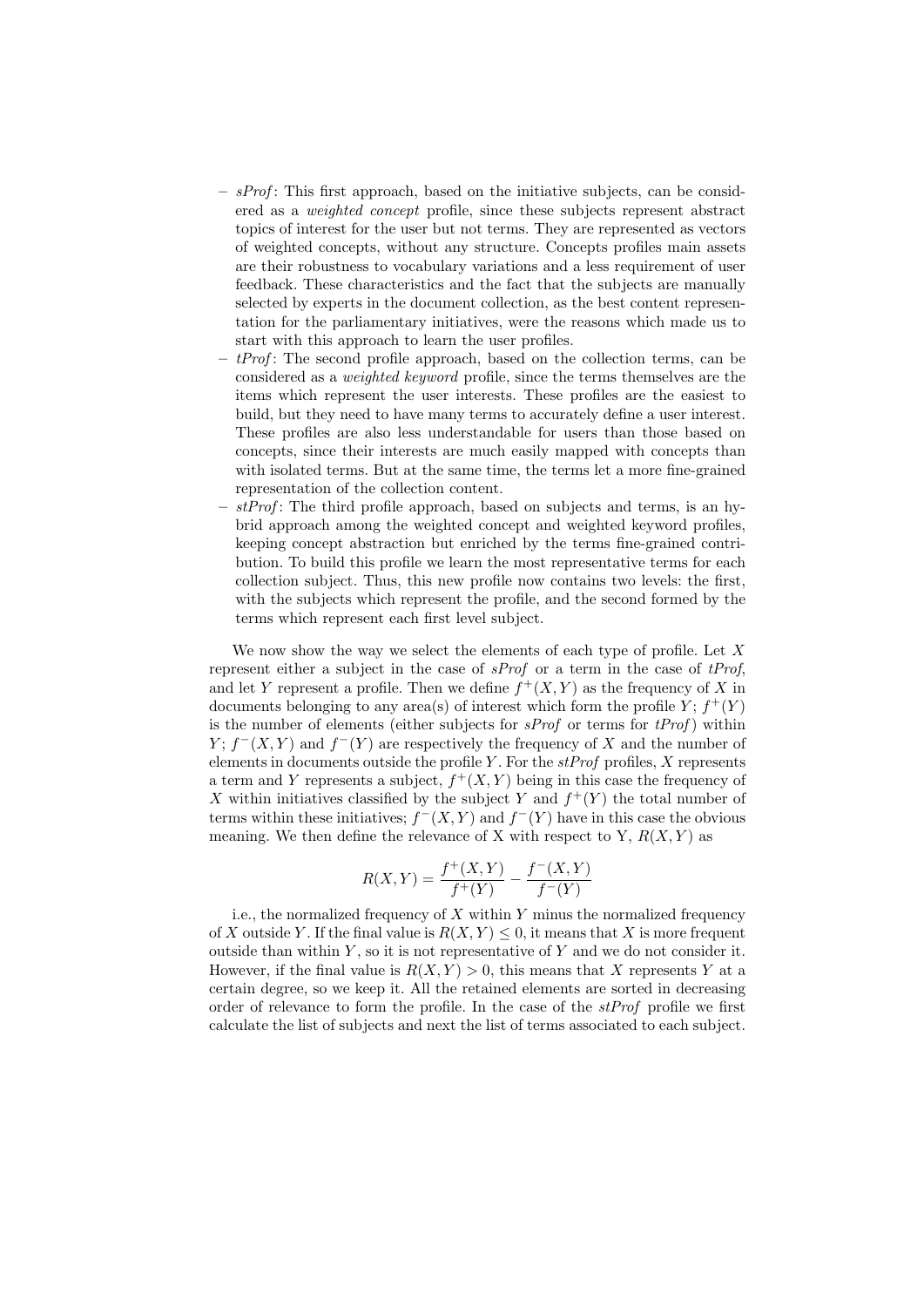**Table 2.** Final sProf and tProf user profiles using  $exp[Subi|Terms] = 5$  and  $maxNorm = 0.66$ .

| $\mathbf{sProf}$ 0.66* "agriculture aid" 0.388* "agricultural policy" 0.299* "agricultural production" |  |  |  |  |  |  |  |  |  |
|--------------------------------------------------------------------------------------------------------|--|--|--|--|--|--|--|--|--|
| $0.299$ * "oily" $0.290$ * "food industry"                                                             |  |  |  |  |  |  |  |  |  |
| tProf $ 0.66*$ agriculture 0.647*sector 0.401*fishing 0.399*agrarian 0.398*production                  |  |  |  |  |  |  |  |  |  |

#### 4 Evaluation Framework and Results

This section shows the components of the used evaluation framework, how we have used the previous user profiles, and the obtained results and conclusions.

The evaluation framework is composed by the following components: a document collection formed by 658 Committee Sessions from the sixth and seventh Andalusian Parliament terms of office, marked up in XML (containing 432,575 retrievable structural units); an heterogeneous set of 23 queries formulated by real users of the document collection; the search engine is Garnata [5]; the relevance assessments were obtained from a carried out user study, which involved 31 users, with a total of 126 evaluation triplets (user, query, profile), i.e., the relevance assessments provided by a given user, evaluating a given query under a given profile (considering each user chose the user profile closer to his/her interests - none of the user profile representations discussed in this article was provided to the user, but a brief general description of its expected content); the NDCG evaluation metric (Normalized Discounted Cumulative Gain) [12], with some special considerations due to the structured nature of the documents; and the personalization techniques are NQE, HRR, SRR, IRR, NQE+m, HRR+m,  $SRR+m$ ,  $IRR+m$ ,  $CAS$  and  $CAS-or$ , which represent a highly heterogeneous set of personalization techniques. You can see [7] for a more detailed explanation about any of these evaluation components.

Using the user profiles. We are going to explain how the profiles have been used in the experimentation.

1) sProf and tProf: The use of subject-based and term-based profiles is quite simple. It basically involves taking the top-n relevant subjects  $(expSubj)$  or terms (expTerms), with  $n = 5, 10, 20, 40$ . Once we have these first expSubj or expTerms, we normalize (proportionally) their weights in such a way that the maximum value  $(maxNorm)$  is: 0.33, 0.66, 0.99. The combination of  $expSubj$  or  $expTerms$ with maxNorm, gives us a total number of 12 different weighted subject or term sets, to provide to each personalization technique. Check Table 2 to see an example of these final user profiles from Table 1.

2)  $stProf:$  Its use is somewhat more complicated. In principle, the process should be to get the first *expSubj* profile subjects (again  $expSubj = 5, 10, 20, 40$ ), and for each of these subjects to get the first  $expTerms$  terms, with values  $expTerms = 1, 5, 10$ . Each term weight will be multiplied by its corresponding subject weight. Thus the terms, which will be the ones finally used by the personalization techniques, will already incorporate in their weights the influence of their subjects.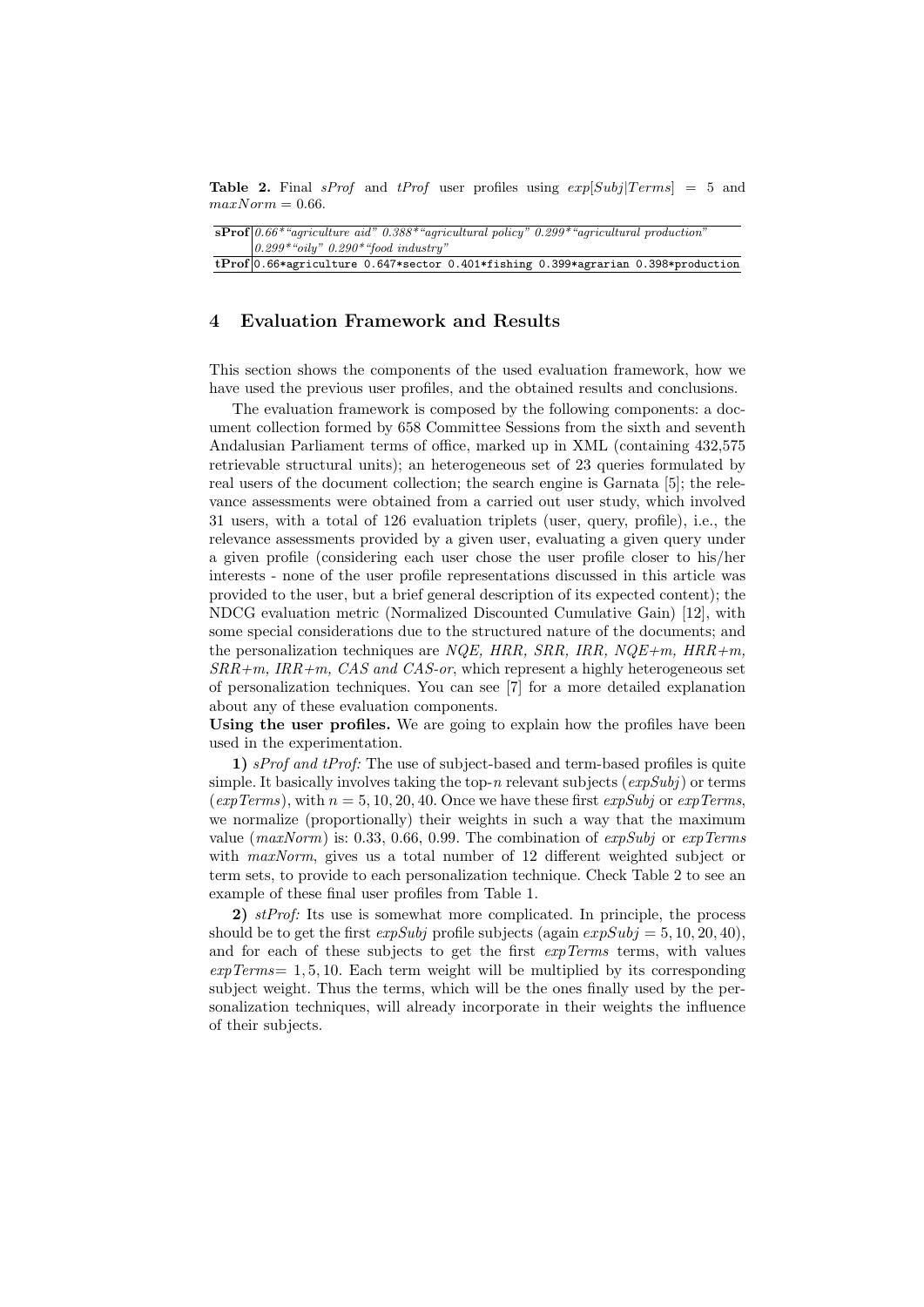**Table 3.** Final stProf user profile using  $expSubj = 2$ ,  $expTerms = 3$  (to make it more clear and short), and  $maxNorm = 0.66$ .

| add | $0.66*$ agriculture 0.421*aid 0.372*sector 0.237*agrarian 0.219*production                   |
|-----|----------------------------------------------------------------------------------------------|
|     | max $ 0.66*$ aid 0.583*sector 0.548*agriculture 0.371*agrarian 0.344*production              |
|     | addFill 0.66*agriculture 0.421*aid 0.372*sector 0.307*farmer 0.237*agrarian 0.219*production |
|     | maxFill 0.66*aid 0.583*sector 0.548*agriculture 0.482*farmer 0.371*agrarian 0.344*production |

But we find a problem in the previous process: when joining the different terms associated to different subjects, some of these terms are repeated (several subjects have terms in common, as agriculture in the example of Table 1). Since having repeated terms with different weights makes no sense, we consider the following approaches to fix the weights of these terms:

a) Add weights (add): collapse the repeated terms into one with a weight equals to the addition of the individuals weights.

b) Maximum between weights (max): we keep the repeated term with highest weight, removing the others.

c) Add weights, filling terms (addFill): same as add, but each time a term is deleted from a subject, the next one in the list is included until having  $expTerms$ terms for each subject.

d) Maximum between weights, filling terms (maxFill): same as addFill, but using maximum instead of sum.

The first two approaches involve that we do not always obtain the same number of terms for the personalization techniques, as it happens with the last two approaches. It should be noted that, in the last two approaches the filling process starts from the last expSubj subject, since we want more information from the most profile representative subject, i.e., the first expSubj subject. At the end of this process, the final terms will be also normalized with a maximum normalization value  $(maxNorm)$ , with values: 0.33, 0.66, 0.99. The combination of the expSubj, expTerms and maxNorm gives us a total number of 36 different weighted term sets to provide to each personalization technique. Check Table 3 to see an example of these user profiles from Table 1.

#### 4.1 Results

This section shows the results of the different experiments carried out, under the previous evaluation framework and considering the six proposed user profiles.

In Table 4, each cell represents the maximum NDCG value among the (12 or 36) different profile configurations, for each possible user profile and personalization technique. These values are the averaged NDCG values from the carried out user study 126 evaluation triplets.

Firstly, we can see that personalization helps the user to find relevant information, since in all cases we obtain significant improvements with respect to the non-personalized IRS performance (NDCG  $= 0.388$ ). Depending on the profile and the personalization technique these improvements range from 50% to 80%.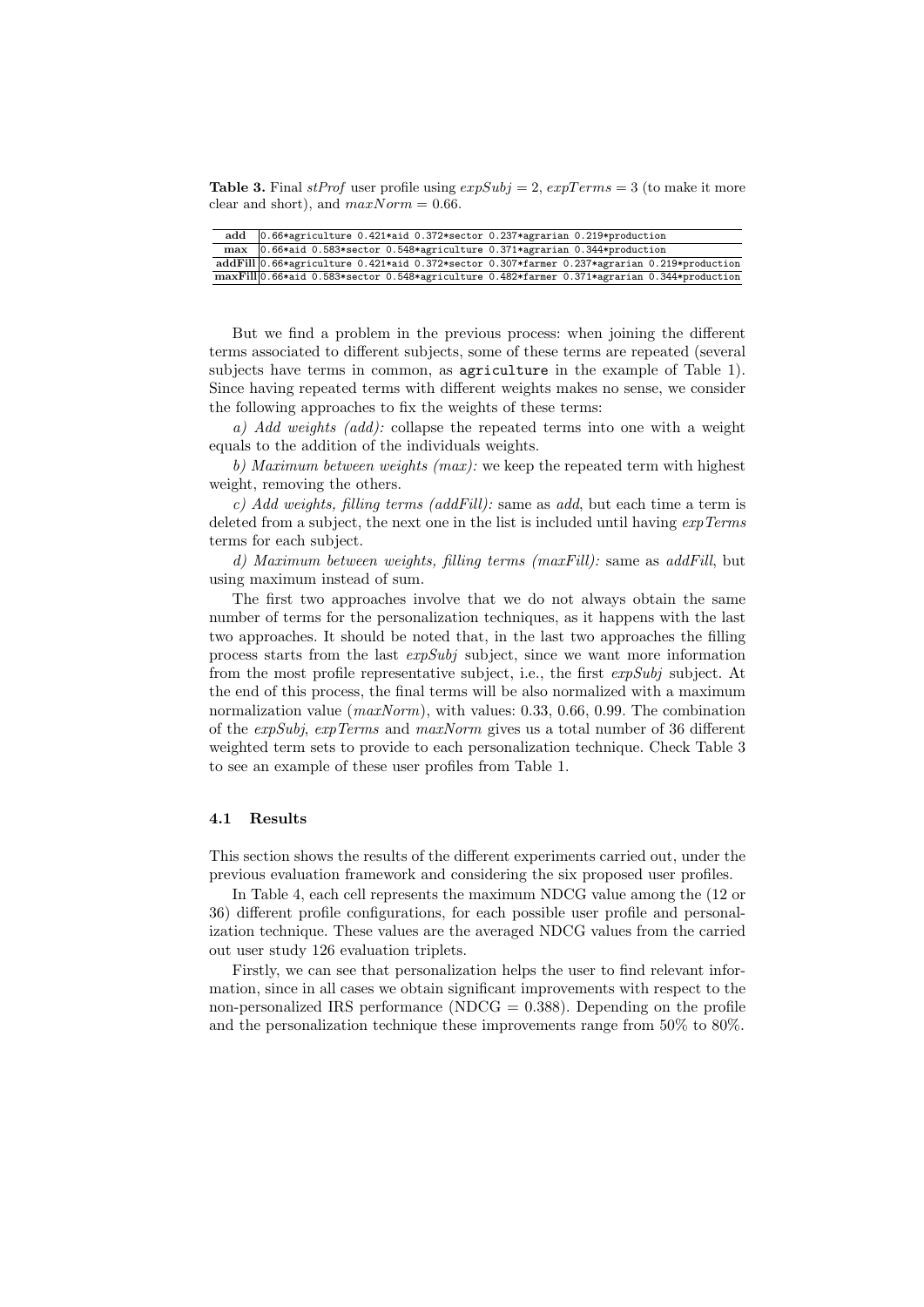The two main conclusions drawn from Table 4 are: 1) the best personalization technique is clearly  $HRR+m$ , and 2) the best user profile approach is  $tProf$ except in two cases, in which  $stProf\_maxFill$  profile is better. Considering the last conclusion, we may assume that most of the times the best user profile approach to use is the simpler  $tProt$ , instead of the more complicated  $stProt_{\text{maxFill}}$ .

With respect to the used number of subjects or terms and the normalization value, the first row in Table 5 shows which profile configuration maximizes performance. We can see that the best user profile configuration is very homogeneous, independently of the user profile approach. This best user profile configuration is formed by  $exp[Subj[Terms] = 40$ ,  $expTerms = 10$  (in  $stProf$  profiles), and  $maxNorm = 0.99$ . Thus, it seems that the best user profiles are those including a rather high number of subjects and/or terms with high associated weights.

Also, the last two rows of Table 5 show the average and standard deviation for all the proposed user profile approaches. We observe that the highest average value is achieved by the  $tProof$  approach, with a low deviation value. Meanwhile, the lowest deviation value is achieved by the  $sProf$  approach, but with a much lower average value than  $t\text{Prof}$ . Considering the four  $st\text{Prof}$  approaches, we may observe a gradual decrease and increase in the average and deviation values, respectively, following the order of these profiles in the table. This situation indicates that within these user profiles, the further to the right in the table, they achieve more disparate personalization results (higher and lower), so more attention need to be paid to the selection of the right user profile configuration. The fact of having the maximum experimental evaluation performance with stProf\_maxFill approach confirm this last conclusion.

Considering all the results, could it be concluded that we stand up for the tProf profile? Not necessarily, from a user perspective and considering not very small profiles, a  $stProf$  profile is much easier to understand than a  $tProf$  profile, since abstract concepts contain more semantics than isolated terms. It is also true that the stProf profile with two levels (concepts and terms) could be exploited by a given personalization technique to improve its performance, e.g., easily selecting parts of the user profile which suit more to the query (particularly helpful for heterogeneous profiles). Thus, depending on the application and the used personalization technique, a trade-off decision between pure performance or more expressiveness of the user profile must be taken. Additionally, from a cost

Table 4. NDCG maximum values from the 12-36 possible 'user profile-personalization technique' configurations. Original (non-personalized) NDCG value: 0.388. '\*' character shows the best user profile approach for each personalization technique, and '+' character shows the best personalization technique for a given user profile approach.

|                                                         |       |                             |             |       |          | NQE HRR SRR IRR NQE $+m$ HRR+m SRR+m IRR+m CAS CAS-or |          |          |          |          |
|---------------------------------------------------------|-------|-----------------------------|-------------|-------|----------|-------------------------------------------------------|----------|----------|----------|----------|
| sProf                                                   | 0.588 |                             | 0.603 0.577 | 0.572 | 0.632    | $0.645+$                                              | 0.552    | 0.552    | 0.552    | 0.578    |
| t <b>Prof</b>                                           |       | $ 0.634*0.652*0.625*0.620*$ |             |       | 0.678    | $0.696+$                                              | $0.597*$ | $0.597*$ | $0.675*$ | $0.668*$ |
| stProf_add                                              |       | 0.610 0.626 0.605 0.603     |             |       | 0.673    | $0.685^{+}$                                           | 0.580    | 0.580    | 0.659    | 0.662    |
| $stProf\_max$                                           |       | 0.601 0.624 0.603 0.600     |             |       | 0.681    | $0.694+$                                              | 0.584    | 0.584    | 0.660    | 0.662    |
| $\textbf{stProf\_addFill} \mid 0.626$ 0.634 0.615 0.611 |       |                             |             |       | 0.674    | $0.693+$                                              | 0.585    | 0.585    | 0.660    | 0.659    |
| $\textbf{stProf\_maxFill} \, 0.612 \, 0.633 \, 0.606$   |       |                             |             | 0.602 | $0.683*$ | $0.701^{+*}$                                          | 0.587    | 0.587    | 0.658    | 0.660    |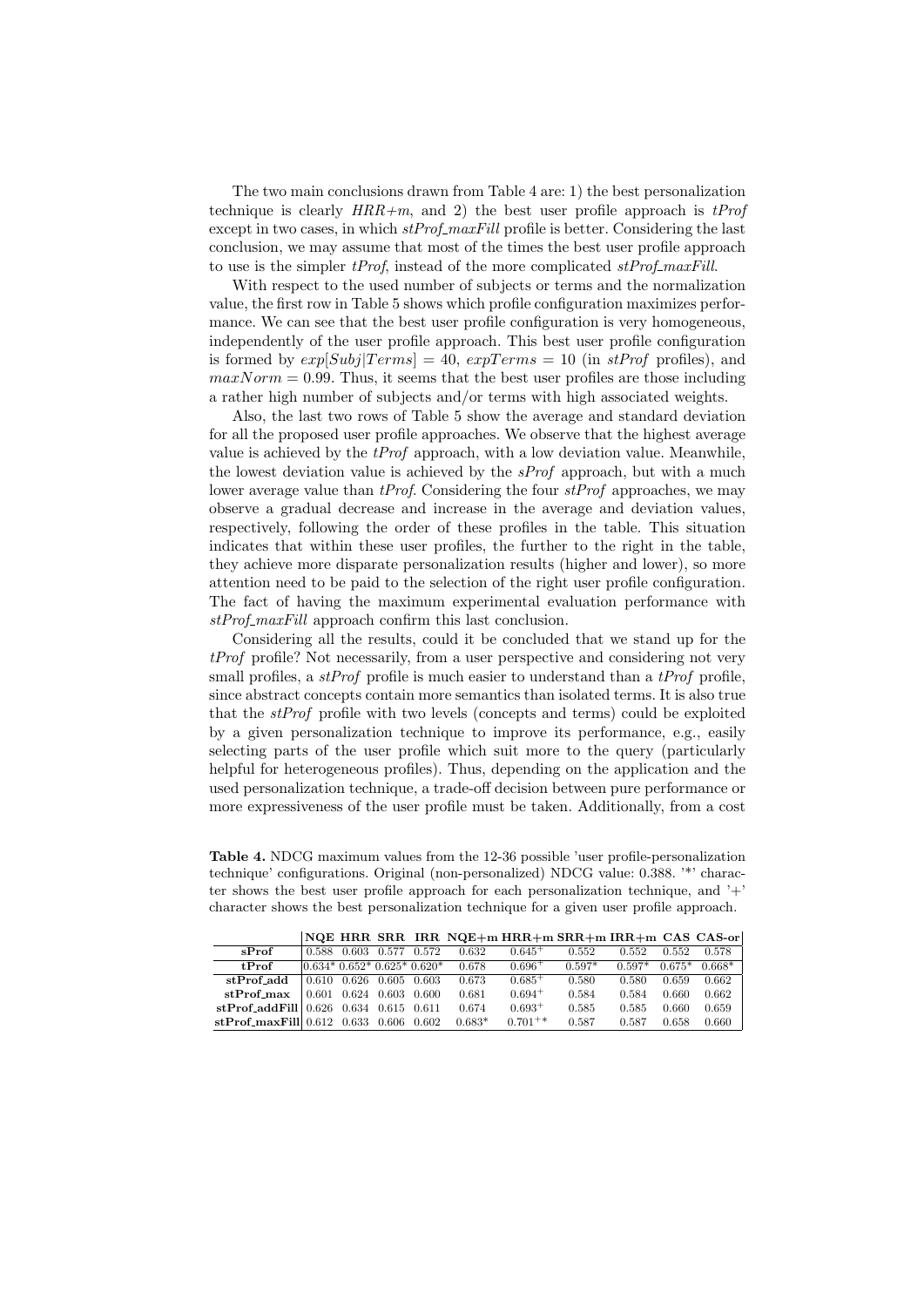**Table 5.** Best user profile configuration  $(exp|Subi-Terms|-[expTerms]-maxNorm)$ , average and deviation, for each user profile approach.

|                                                       |  |       |            |              | SProf tProf stProf_add stProf_max stProf_addFill stProf_maxFill |
|-------------------------------------------------------|--|-------|------------|--------------|-----------------------------------------------------------------|
| <b>Prof. conf.</b> $(max) 40-0.99 40-0.99 40-10-0.99$ |  |       | 40-10-0.99 | $40-10-0.99$ | $40-10-0.99$                                                    |
| NDCG average $\vert$ 0.543 0.602                      |  | 0.575 | 0.572      | 0.571        | 0.565                                                           |
| NDCG deviation $0.032$ 0.034                          |  | 0.039 | 0.042      | 0.043        | 0.045                                                           |

perspective these user profiles are not very demanding, since they only change with the inclusion of new documents, which does not happen very often.

#### 5 Conclusions

In this work, we have presented 6 different user profile representation approaches based on content. Firstly, we focused on the subjects from a thesaurus, which are manually assigned to the initiatives in the documents by documentalists. These subjects are considered as concepts for the user profile based on subjects. Then, we did not take into account any other information than simply the document terms, to build the user profile based on terms. And finally, we proposed a hybrid approach between the two previous approaches (with four variations), having a two level user profile representation, where the first level is represented by subjects and the second level by the terms representing these subjects.

We have performed evaluation experiments including ten different personalization techniques and a wide range of user profile configurations, for all the proposed user profile approaches. We have obtained very good results, which in the best case reach up to 80.67% of improvement, with respect to the original non-personalized model. Additionally, we have demonstrated that most of the times the use of a simple user profile based on terms is enough to get good personalized results. Anyway, having a user profile with some structure and abstract concepts may help both, users to better understand their own profiles, and also some personalization techniques which may exploit this richer representation.

As future work, we would like to develop some personalization techniques to exploit the hierarchy of the proposed user profiles based on subjects and terms, and to use them to include personalization in privacy constrained environments.

Acknowledgements. Paper supported by the Spanish Andalusian "Consejería de Innovación, Ciencia y Empresa" and the "Ministerio de Ciencia e Innovación" under the projects P09-TIC-4526 and TIN2011-28538-C02-02, respectively.

# References

- 1. J. Ahn, P. Brusilovsky, D. He, J. Grady, and Q. Li. Personalized Web Exploration with Task Models. Proceedings of the 17th International Conference on World Wide Web (WWW'08), 1-10, 2008.
- 2. J. Allan. Challenges in information retrieval and language modelling. In Report of a workshop held at the Center for Intelligent Information Retrieval, University of Massachusetts, Amherst, 2002.